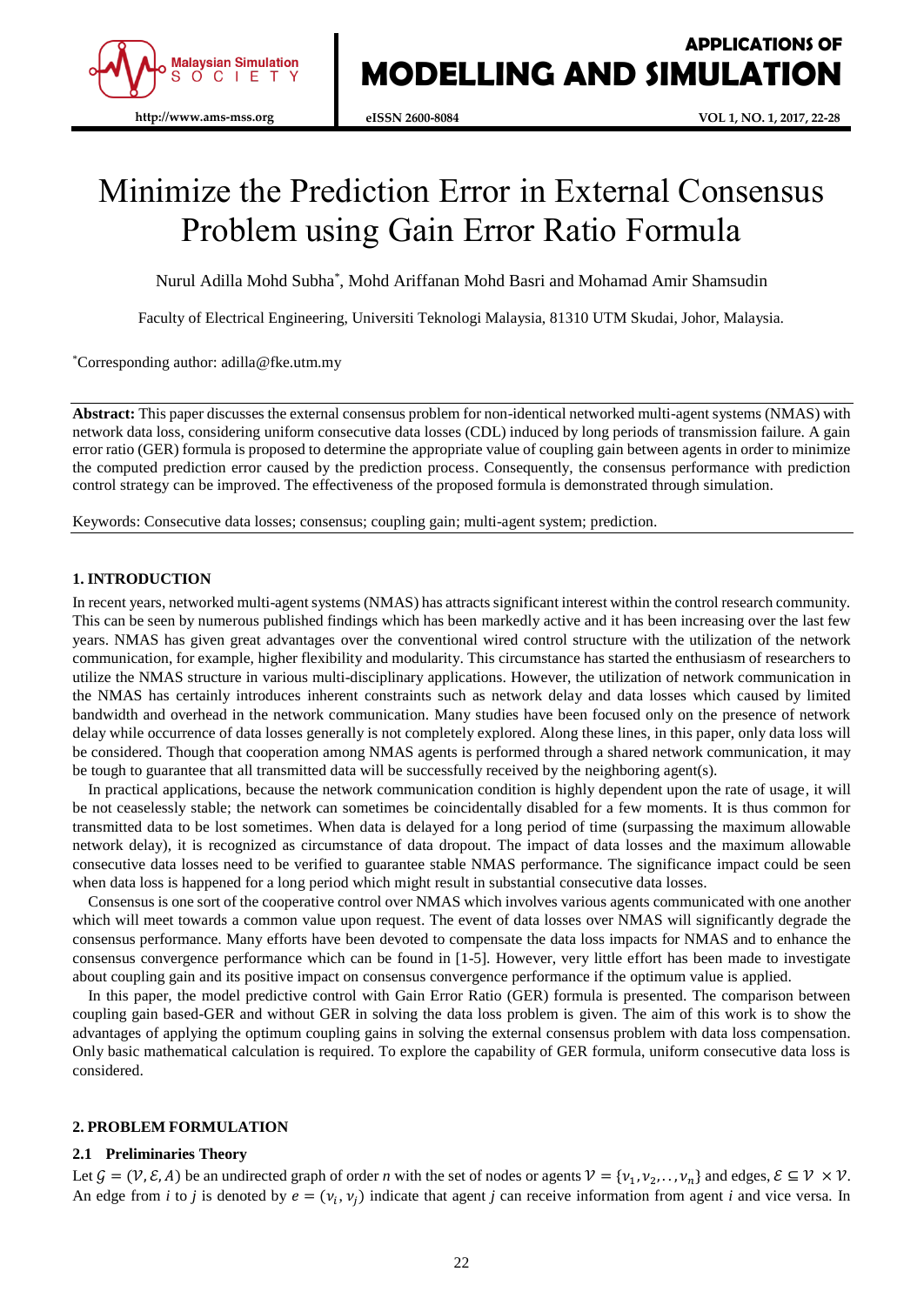undirected graph, an edge from *i* to *j* and *j* to *i* has no exact direction which has positive unweighted adjacency matrix,  $a_{ij}$  $a_{ji} = 1$  for all *i,j*. No self-loop is allowed, hence  $a_{ii} = a_{jj} = 0$ . The set of neighbour agent *i* is denoted by  $N_i =$  $\{j \in \mathcal{V}: (j, i) \in \mathcal{E}\}\.$  The Laplacian matrix L with respect to undirected graph G can be simply obtained as

$$
L = [l_{ij}]_{n \times n}
$$
  
\n
$$
l_{ij} = \begin{cases} |N_i|, & i = j \\ -1, & N_i \\ 0, & otherwise \end{cases}
$$
  
\nwhere

However, in this work, the Laplacian matrix *L* has non-zero elements because every agent is interconnected to one another. Obviously, row-sums of L will be zero. Therefore, zero eigenvalue of L,  $\lambda_1 = 0$  will be the smallest eigenvalue if and only if G has a spanning tree and G is strongly connected. The second smallest eigenvalue of L,  $\lambda_2 > 0$  if and only if the G is connected.

#### **2.2 Uniform CDL**

A uniform CDL is the data losses that occurring at uniform intervals. This type of data losses condition can be represented by data loss simulation model which consists of basic blocks in MATLAB SIMULINK as in Figure 1.



Figure 1. Data loss simulation model for uniform CDL

The output of data loss simulation model can be expressed as:

$$
Uniform \; CDL; \; Out = \begin{cases} 0 \; if \; r_s > threshold \; value \\ In \; if \; r_s \; \leq \; threshold \; value \end{cases}
$$

where *In* is the input to the data loss simulation model which is the prediction sequence of agent *j* and *threshold value* is the pre-set value*.* The switch acts as a network transmission line to replicate the scenarios of the network operating with and without data loss. The switch propagates one of two inputs (either loss (0) or no-loss (*In*)) triggered by the value of the control input  $r_s$ . The pre-set value is the value of the control input  $r_s$  at which the switch flips to its other input. The control input  $r_s$ is represented by a set of repeating sequence signal to generate the situation of uniform CDL.

## **2.3 External Consensus Law**

There are three common methods used to solve the data loss problem such as zero input, past value and predicted value. In this paper, the external consensus law based on predicted value is proposed which can be described as follows:

$$
u_i(k)
$$
\n
$$
= \begin{cases}\nG_1(z^{-1})\left(K_r(R(k) - y_1(k)) - \sum_{j=2}^n K_{1j}\left(y_1(k) - (1 - \alpha_{j1})y_j(k|k - p) - \alpha_{j1}y_j(k)\right)\right) & \text{for } i = 1 \\
-G_i(z^{-1})\left(\sum_{j=1}^n K_{ij}\left(y_i(k) - (1 - \alpha_{ji})y_j(k|k - p) - \alpha_{ji}y_j(k)\right)\right) & \text{for } i = 2, 3, ..., n\n\end{cases}
$$
\n(1)

where  $K_r$  and  $K_{ij}$  are the best calculated constant coupling gains using the proposed GER formula which will be explained in section 2.5. The external reference input is denoted by  $R(k)$ ,  $u_i(k)$  is the control input,  $y_i(k)$  and  $y_i(k)$  are the measured outputs of agents *i* and *j* respectively and represents the number of NMAS agents. The number of CDL is denoted by *p.* 

During the loss period, the prediction output  $y_i(k|k-p)$  that has been stored at agent *i* will be applied. The occurrence of data loss is assumed to be uniform among agents where all the agents are subject to the same data loss. The proposed consensus protocol in (1) is said to solve the external consensus problem if and only if  $\lim_{k\to\infty} ||R(k) - y_1(k)|| = 0$  and  $\lim_{k \to \infty} ||y_i(k) - y_j(k)|| = 0$  if there exist coupling gains for  $i = 1, 2, ..., n$ .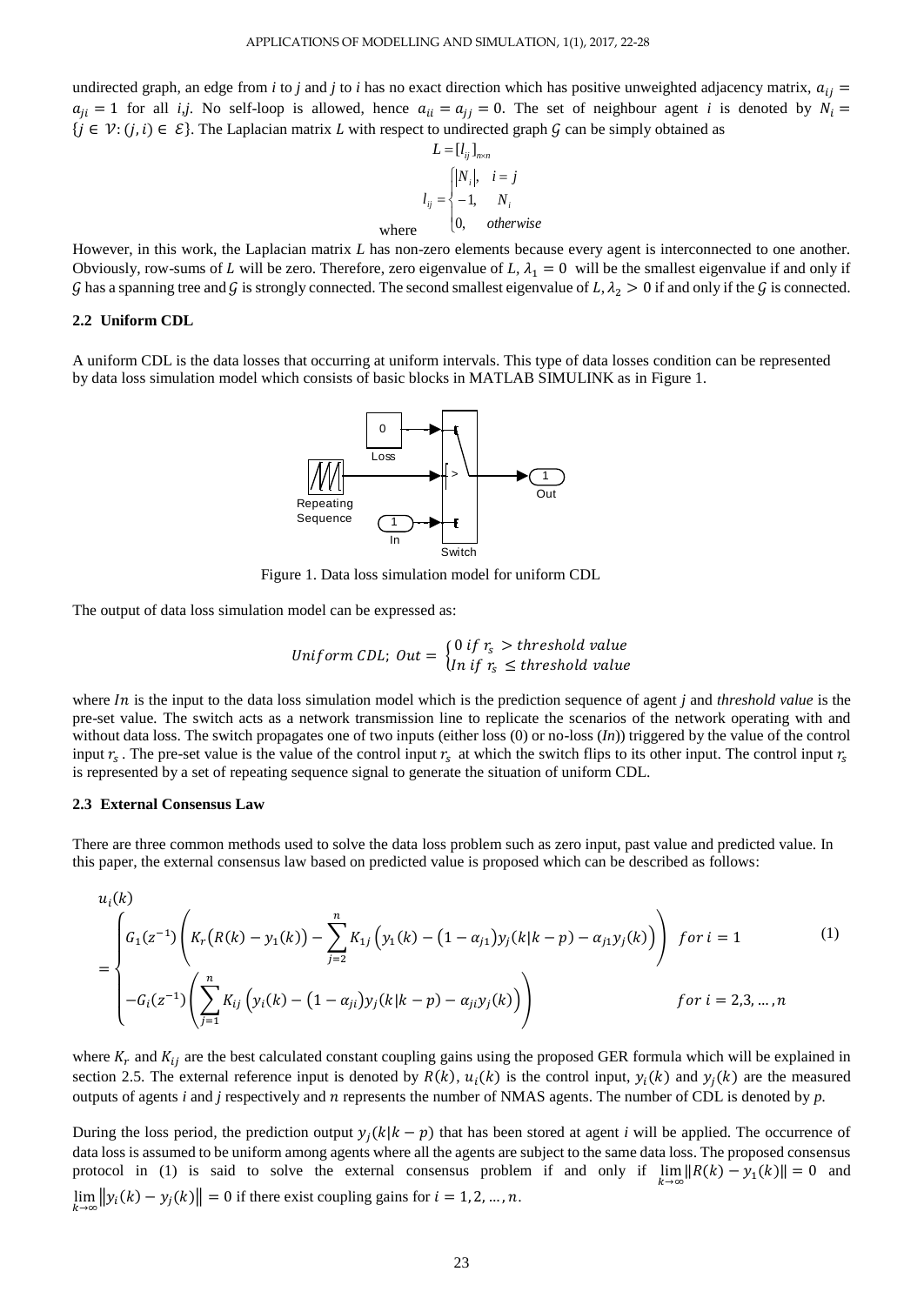# **2.4 Predictive Control**

=

Using the algorithm in [6], the prediction sequence is generated up to the possible maximum CDL  $p_{max}$ . For  $i = 1, 2, ..., n$ , the prediction sequence is computed by agent *i* before the data is transmitted to other agent(s). The other agent(s) that receive the prediction sequence will store the sequence data and use it whenever a failure in transmission occurs.

The predictions sequence of agent *i* from time  $k - p + 1$  to k for  $l_{cs} = 1, 2, ..., p_{max}$  can be summarized in terms of general equation in (2) and (3). From both equations, it can be seen that both the prediction sequence signal and the current signal available at time  $k - p$  are required for the computation to be successful.

$$
y_i(k-p+l_{cs}|k-p) = -\sum_{\substack{f=1 \text{min}(m_{at}/c=1) \\ m\neq 0}}^{n_{at}/k} a_{if}y_i(k-f-p+l_{cs}|k-p) - \sum_{\substack{f=1 \text{min}(m_{st}/c=1) \\ m\neq 0}}^{n_{at}/k} a_{if}y_i(k-f-p+l_{cs})
$$
\n
$$
+ \sum_{\substack{f=1 \text{min}(m_{at}/c=1) \\ m\neq 0}}^{n_{at}/k} b_{if}u_i(k-f-1-p+l_{cs}|k-p) + \sum_{\substack{f=1 \text{min}(m_{st}-1) \\ f=1 \text{min}(m_{st}/c=1)}}^{m_{at}/k} b_{if}u_i(k-f-1-p+l_{cs})
$$
\n
$$
+ K_r b_1(z^{-1})R(k-p+l_{cs}) - \sum_{\substack{f=1 \text{min}(m_{st}/c=1) \\ m\neq 0}}^{n_{at}/k} a_{if}y_i(k-f-p+l_{cs})
$$
\n
$$
+ K_r b_1(z^{-1})R(k-p+l_{cs}) - \sum_{\substack{f=1 \text{min}(m_{st}/c=1) \\ f=1}}^{n_{at}/k} d_{if} \begin{pmatrix} n & n & n_{st} \\ k_{if} \sum_{j=1}^{n_{st}} (y_i(k-f-p+l_{cs}|k-p) - \bar{y}_i(k-f-p+l_{cs}|k-p)) \end{pmatrix}
$$
\n
$$
+ \sum_{\substack{f=1 \text{max}(m_{st}/c=1) \\ f=1}}^{n_{at}/k} d_{if} \begin{pmatrix} n & n & n_{st} \\ k_{if} \sum_{j=2}^{n_{st}} (y_i(k-f-p+l_{cs}) - \bar{y}_i(k-f-p+l_{cs})) \end{pmatrix} \quad \text{for } i=1
$$
\n
$$
+ \sum_{\substack{f=1 \text{min}(m_{st}/c=1) \\ f=1}}^{n_{at}/k} d_{if} \begin{pmatrix} n & n_{st} \\ k_{if} \sum_{j=2}^{n_{st}} (y_i(k-f-p+l_{cs}|k-p) - \sum_{f=1 \text{min}(m_{st}/c=1) \\ f=1 \end{pmatrix} \quad \text{for } i=1
$$
\n
$$
+ \sum_{\substack{f=1 \text{min}(m_{st}/c=1) \\ f=1}}^{n_{at}/k}
$$

# **2.5 Gain Error Ratio (GER) Formula**

The coupling gains  $K_r$  and  $K_{ij}$  can be calculated based on below equations:

$$
K_r = \frac{\sum_{k=1st \, sample}^{end \, sample} |r(k) - y_1(k)|_{1 \, cycle}}{(\sum_{k=1st \, sample}^{end \, sample} |r(k) - y_1(k)|_{1 \, cycle} + \sum_{j=2}^{n} \sum_{k=1st \, sample}^{end \, sample} |y_1(k) - y_j(k)|_{no \, loss})}
$$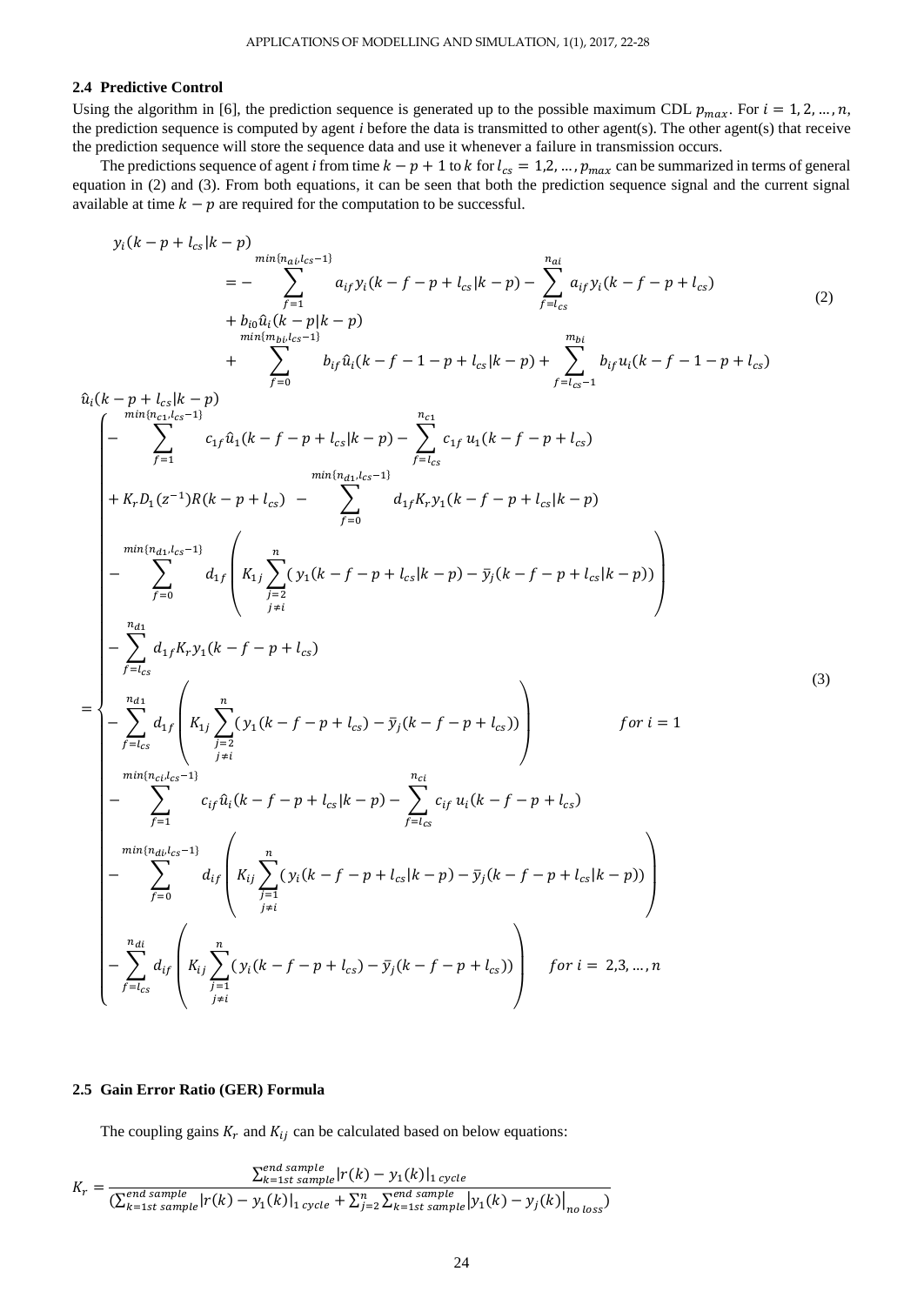#### APPLICATIONS OF MODELLING AND SIMULATION, 1(1), 2017, 22-28

$$
K_{ij} = \begin{cases} \frac{\sum_{k=1st}^{end} sample|y_i(k) - y_j(k)|_{no\ loss}}{\sum_{k=1st}^{end} sample|y_i(k) - y_j(k)|_{1\ cycles} + \sum_{j=2}^{n} \sum_{k=1st}^{end} sample|y_i(k) - y_j(k)|_{no\ loss}} & for\ i = 1\\ \frac{\sum_{k=1st}^{end} sample|y_i(k) - y_j(k)|_{no\ loss}}{\sum_{k=1st}^{end} sample|y_i(k) - y_j(k)|_{no\ loss}} & for\ i = 1\\ \frac{\sum_{k=1st}^{end} sample|y_i(k) - y_j(k)|_{no\ loss}}{\sum_{j=1}^{end} sample|y_i(k) - y_j(k)|_{no\ loss}} & for\ i = 1\\ \frac{\sum_{k=1st}^{end} sample|y_i(k) - y_j(k)|_{no\ loss}}{\sum_{j=1}^{end} sample|y_i(k) - y_j(k)|_{no\ loss}} & for\ i = 1\\ \frac{\sum_{k=1st}^{end} sample|y_i(k) - y_j(k)|_{no\ loss}}{\sum_{j=1}^{end} sample|y_i(k) - y_j(k)|_{no\ loss}} & for\ i = 1\\ \frac{\sum_{k=1st}^{end} sample|y_i(k) - y_j(k)|_{no\ loss}}{\sum_{j=1}^{end} sample|y_i(k) - y_j(k)|_{no\ loss}} & for\ i = 1
$$
\n
$$
(4)
$$

where *k* refers to the *k*-th sample. These error values can be obtained using the values of  $r(k)$ ,  $y_i(k)$ , and  $y_i(k)$  for  $i =$ 1, 2, ..., *n* and *j* ∈ *i* ∪  $N_i$  from the NMAS consensus result with prediction without coupling gains for uniform CDL through simulations. The result shows a repetitive pattern for every cycle (loss + no-loss) during its steady-state condition as shown an example of 16 CDL in [Figure 2.](#page-3-0) Thus, to simplify this method, any one cycle during the steady-state period is chosen to calculate  $K_r$  and  $K_{ij}$ . For examples, referring to [Figure 2,](#page-3-0) samples 100 to 119 are taken as one cycle during the steady-state period.



Figure 2. Consensus performance with prediction only for 16 CDL

<span id="page-3-0"></span>Within these 20 samples (1 cycle), there are loss and no-loss situation at different samples. For 16 CDL, a no-loss situation occurs at samples 100 to 103 and a loss situation occurs at samples 104 to 119. Thus, the values of  $r(k)$ ,  $y_i(k)$ , and  $y_i(k)$  at the specified sample are used to calculate the error ratio as follows:

$$
K_{r} = \frac{\sum_{k=101}^{120} |r(k) - y_{i}(k)|}{(\sum_{k=101}^{120} |r(k) - y_{i}(k)| + \sum_{j=2}^{n} \sum_{k=101}^{105} |y_{i}(k) - y_{j}(k)|)}
$$
  
\n
$$
K_{ij} = \begin{cases} \frac{\sum_{k=101}^{105} |y_{i}(k) - y_{j}(k)|}{(\sum_{k=101}^{120} |r(k) - y_{i}(k)| + \sum_{j=2}^{n} \sum_{k=101}^{105} |y_{i}(k) - y_{j}(k)|)} & \text{for } i = 1\\ \frac{\sum_{k=101}^{105} |y_{i}(k) - y_{j}(k)|}{(\sum_{j=1}^{n} \sum_{k=101}^{105} |y_{i}(k) - y_{j}(k)|)} & \text{for } i = 2, 3, ..., n\\ \frac{\sum_{k=101}^{105} |y_{i}(k) - y_{j}(k)|}{(\sum_{j=1}^{n} \sum_{k=101}^{105} |y_{i}(k) - y_{j}(k)|)} & \text{if } i = 2, 3, ..., n\\ \frac{\sum_{k=101}^{105} |y_{i}(k) - y_{j}(k)|}{(\sum_{j=1}^{n} \sum_{k=101}^{105} |y_{i}(k) - y_{j}(k)|)} & \text{if } i = 1\\ \frac{\sum_{k=101}^{105} |y_{i}(k) - y_{j}(k)|}{(\sum_{j=101}^{105} |y_{i}(k) - y_{j}(k)|)} & \text{if } i = 2, 3, ..., n \end{cases} (5)
$$

During losses, only the stored (prediction) value is used and thus the actual error value is not available. However, since the connection between the external reference input  $r(k)$  and Agent 1 is not subject to loss, the error for the whole cycle is considered. For random CDL, the coupling gains calculated using (4) can be applied as long as the maximum value of CDL is known.

#### **3. SIMULATION RESULTS**

# **3.1 Predictive controller with GER formula for uniform CDL**

In this section, a numerical example is given to illustrate the effectiveness of the proposed GER formula. Consider NMAS in a fixed topology with  $n = 3$  indexed by 1, 2 and 3 respectively. The dynamics of agent  $i$  ( $i = 1, 2, 3$ ) are described by the system model in (6), where

$$
P_1(z^{-1}) = \frac{0.06354z^{-1} + 0.00497z^{-2}}{1 - 0.9692z^{-1}}
$$
\n
$$
(6)
$$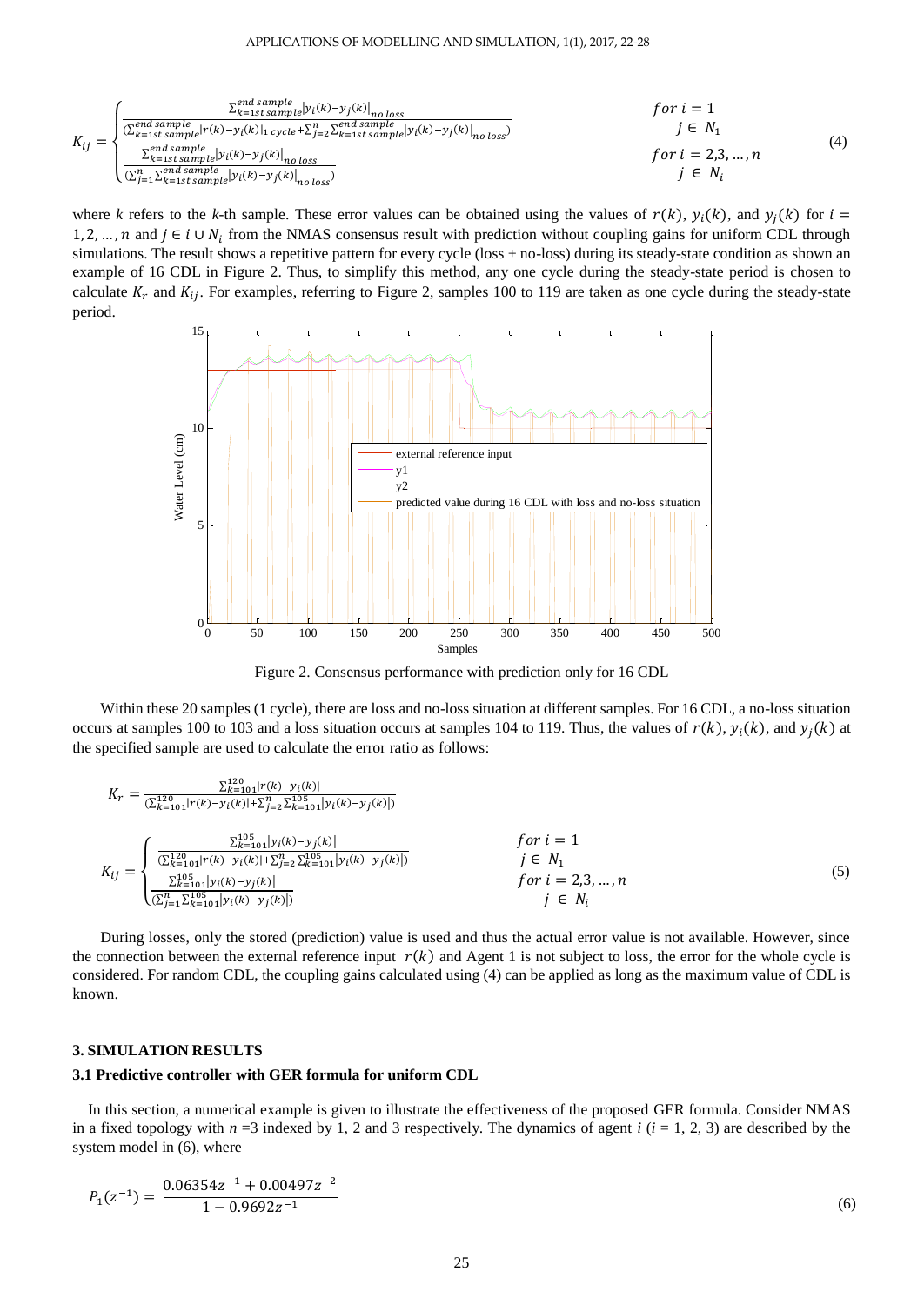$$
P_2(z^{-1}) = \frac{0.08345z^{-1} + 0.0222z^{-2}}{1 - 0.7184z^{-1} + 0.01505z^{-2}}
$$

$$
P_2(z^{-1}) = P_3(z^{-1})
$$

The transfer functions of virtual local controllers for all agents are obtained by employing the Proportional-Integral (PI) controller. The transfer functions are

$$
G_{c1}(z^{-1}) = \frac{1.35 - 1.31z^{-1}}{1 - z^{-1}}
$$
  
\n
$$
G_{c2}(z^{-1}) = \frac{1 - 0.6z^{-1}}{1 - z^{-1}}
$$
  
\n
$$
G_{c2}(z^{-1}) = G_{c3}(z^{-1})
$$
\n(7)

The consensus performance for NMAS with 3 agents is illustrated in [Figure 3](#page-4-0) with corresponding control gains are tabulated in [Table 1.](#page-4-1)



<span id="page-4-1"></span><span id="page-4-0"></span>Figure 3. External consensus for NMAS with 3 agents at 16 CDL using NPCA-GER

| <b>Control</b> gains | <b>16 CDL</b>    |
|----------------------|------------------|
| $K_r$                | 0.87             |
| $K_{12}$             | 0.065            |
| $K_{13}$             | 0.065            |
| $K_{21}$             | $\mathbf{1}$     |
| $K_{23}$             | $\boldsymbol{0}$ |
| $K_{31}$             | $\mathbf{1}$     |
| $K_{32}$             | $\boldsymbol{0}$ |
|                      |                  |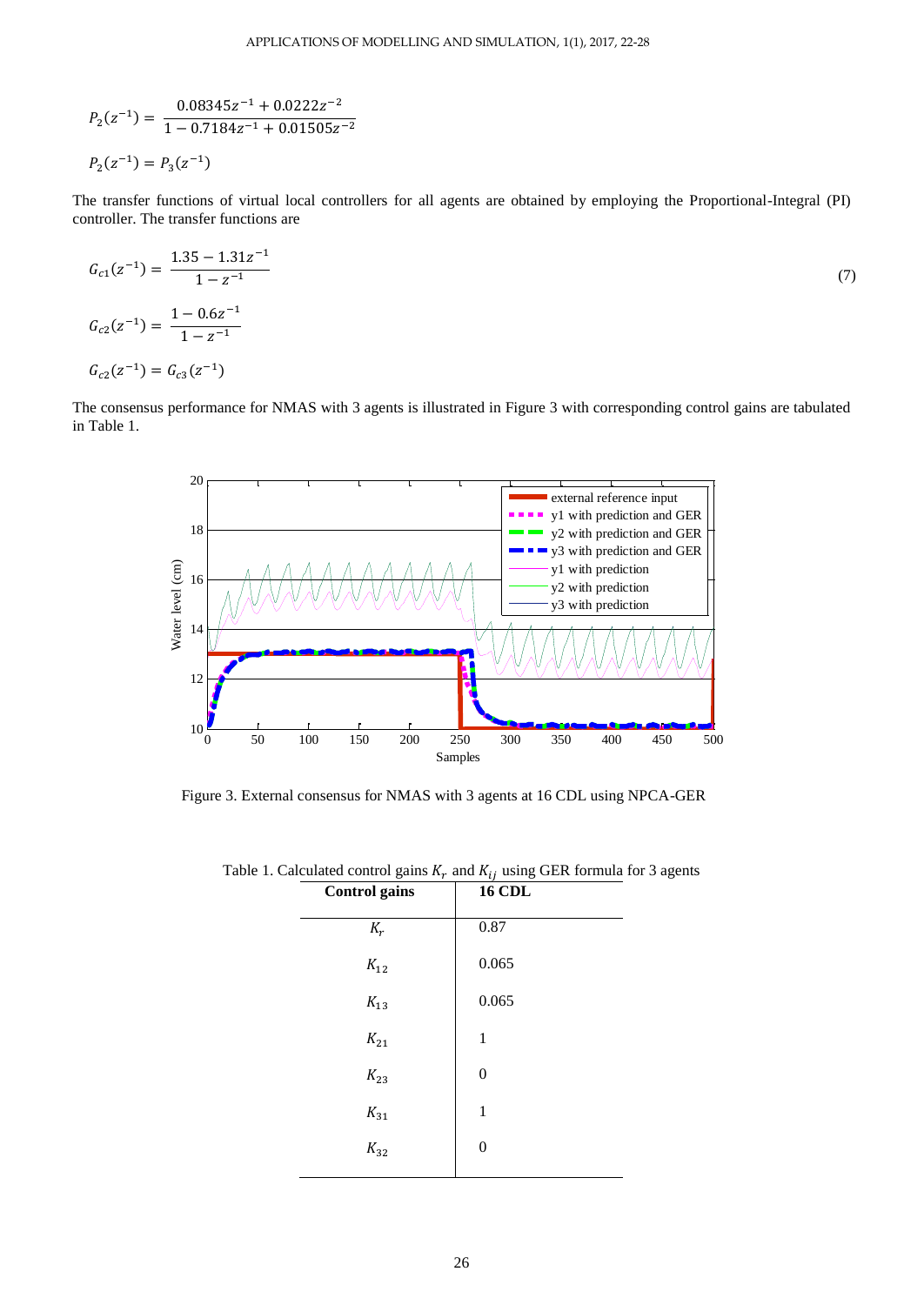From [Figure 3,](#page-4-0) it can be concluded that there is a huge improvement in the consensus performance with application of NPCA-GER. The prediction error has been significantly minimized for every agent. Since the model of Agent 2 and 3 is similar, output difference between these two agents is zero. Consequently, the calculated control gains  $K_{23}$  and  $K_{32}$  are also zero.

# **3.2 Comparison of calculated coupling gains at different cycle**

Any steady-state cycle of the NMAS with prediction can be used to calculate the coupling gain. Even though the value of the gain will be slightly different for each cycle (as shown in [Table 2\)](#page-5-0), the consensus performance is almost identical as shown in [Figure 4.](#page-6-0) [Table 2](#page-5-0) shows an example of calculated control gains for 16 uniform CDL at different steady-state cycle.

<span id="page-5-0"></span>

| Table 2. Control gains at different cycle for 16 uniform CDL |                          |                          |                          |
|--------------------------------------------------------------|--------------------------|--------------------------|--------------------------|
| Cvcle                                                        | <b>Samples</b> (101-120) | <b>Samples</b> (201-220) | <b>Samples</b> (321-340) |
| $K_r$                                                        | 0.945                    | 0.941                    | 0.95                     |
| $K_{12}$                                                     | 0.055                    | 0.059                    | 0.05                     |
| $K_{21}$                                                     |                          |                          |                          |



# 27